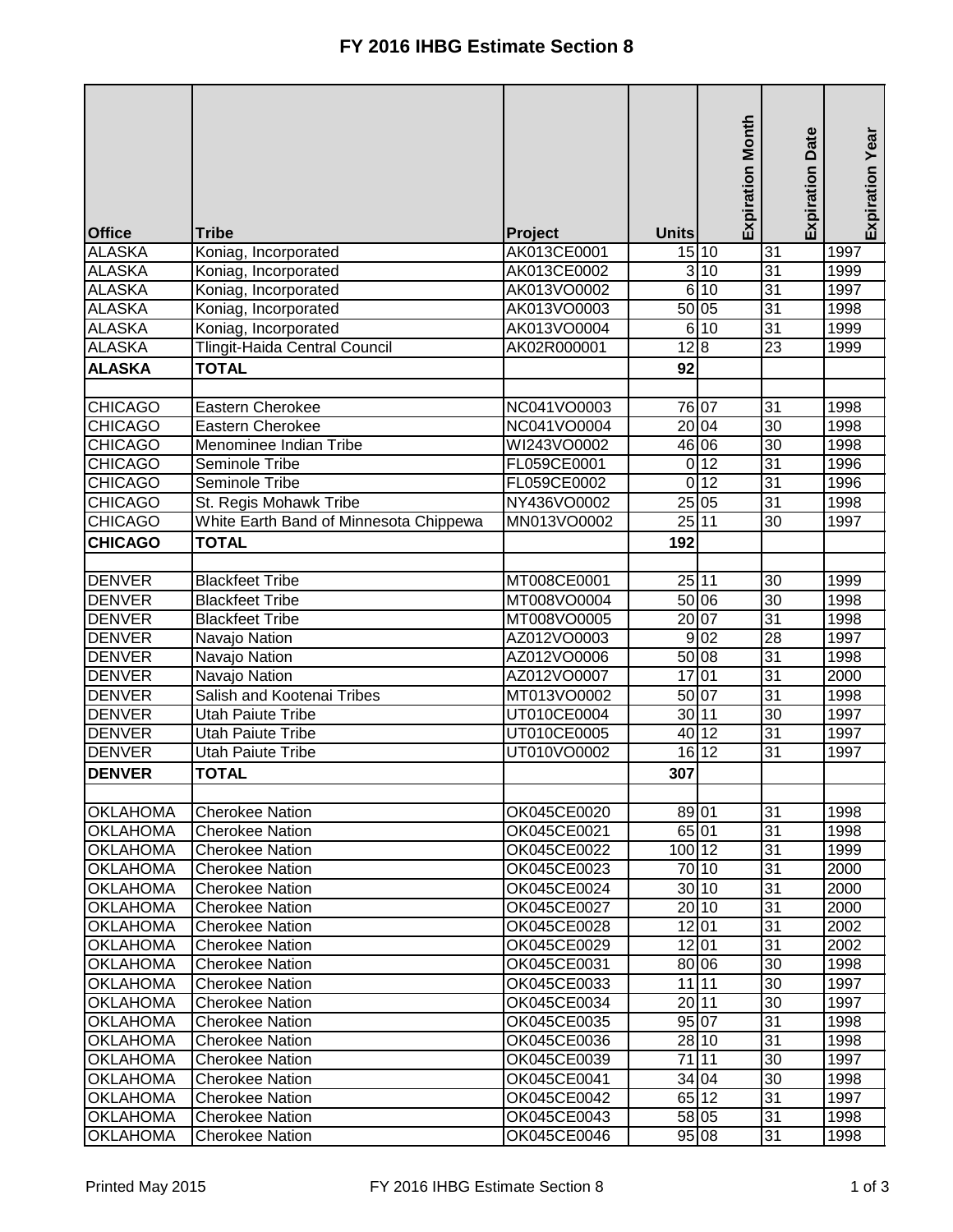|                                    |                        |                            |                         | <b>Expiration Month</b> | Date                               | Expiration Year |
|------------------------------------|------------------------|----------------------------|-------------------------|-------------------------|------------------------------------|-----------------|
|                                    |                        |                            |                         |                         | Expiration                         |                 |
| <b>Office</b>                      | <b>Tribe</b>           | Project                    | <b>Units</b>            |                         |                                    |                 |
| <b>OKLAHOMA</b>                    | <b>Cherokee Nation</b> | OK045CE0047                | 100 08                  |                         | 31                                 | 1998            |
| <b>OKLAHOMA</b>                    | <b>Cherokee Nation</b> | OK045VO0001                |                         | 4 0 6                   | 30                                 | 1999            |
| <b>OKLAHOMA</b>                    | <b>Cherokee Nation</b> | OK045VO0002                | 29 12                   |                         | 31                                 | 1997            |
| <b>OKLAHOMA</b>                    | <b>Cherokee Nation</b> | OK045VO0003                |                         | 11 12                   | $\overline{31}$                    | 1997            |
| <b>OKLAHOMA</b>                    | <b>Cherokee Nation</b> | OK045VO0004                | 6                       | 08                      | 31                                 | 1998            |
| <b>OKLAHOMA</b>                    | <b>Cherokee Nation</b> | OK045VO0005                | $\overline{37}$ 03      |                         | 31                                 | 1998            |
| <b>OKLAHOMA</b>                    | <b>Cherokee Nation</b> | OK045VO0005                | 9                       | 08                      | $\overline{31}$                    | 1998            |
| <b>OKLAHOMA</b>                    | <b>Cherokee Nation</b> | OK045VO0006                | 35 09                   |                         | 30                                 | 2000            |
| <b>OKLAHOMA</b>                    | <b>Cherokee Nation</b> | OK045VO0007                |                         | 35 08                   | $\overline{31}$                    | 1998            |
| <b>OKLAHOMA</b>                    | <b>Cherokee Nation</b> | OK045VO0007                | 42 09                   |                         | $\overline{30}$                    | 2000            |
| <b>OKLAHOMA</b>                    | <b>Cherokee Nation</b> | OK045VO0009                |                         | $6\overline{11}$        | 30                                 | 1997            |
| <b>OKLAHOMA</b>                    | <b>Cherokee Nation</b> | OK045VO0010                |                         | 6 11                    | 30                                 | 1997            |
| <b>OKLAHOMA</b>                    | <b>Cherokee Nation</b> | OK045VO0011                | 48 06                   |                         | $\overline{3}0$                    | 1998            |
| <b>OKLAHOMA</b>                    | <b>Cherokee Nation</b> | OK045VO0012                |                         | 14 10                   | 31                                 | 1998            |
| <b>OKLAHOMA</b>                    | <b>Cherokee Nation</b> | OK045VO0013                |                         | 5 10                    | 31                                 | 1998            |
| <b>OKLAHOMA</b>                    | <b>Cherokee Nation</b> | OK045VO0014                |                         | 46 12                   | $\overline{31}$                    | 1999            |
| <b>OKLAHOMA</b>                    | <b>Cherokee Nation</b> | OK045VO0015                |                         | 10 12                   | 31                                 | 1999            |
| <b>OKLAHOMA</b>                    | <b>Cherokee Nation</b> | OK045VO0016                |                         | 13 12                   | $\overline{31}$                    | 1999            |
| <b>OKLAHOMA</b>                    | <b>Cherokee Nation</b> | OK045VO0018                |                         | 30 08                   | $\overline{31}$                    | 1998            |
| <b>OKLAHOMA</b>                    | <b>Cherokee Nation</b> | OK045VO0048                |                         | 30 10                   | $\overline{31}$                    | 1998            |
| <b>OKLAHOMA</b>                    | Chickasaw              | OK047CE0021                | 12 01                   |                         | $\overline{31}$                    | 2002            |
| <b>OKLAHOMA</b>                    | Chickasaw              | OK047CE0022                | 12 01<br>21             | 01                      | $\overline{31}$<br>$\overline{31}$ | 2002            |
| <b>OKLAHOMA</b><br><b>OKLAHOMA</b> | Chickasaw<br>Chickasaw | OK047CE0023<br>OK047CE0026 |                         | 20 12                   | $\overline{31}$                    | 2003            |
| <b>OKLAHOMA</b>                    |                        |                            |                         | 11                      | 30                                 | 1997            |
| <b>OKLAHOMA</b>                    | Chickasaw<br>Chickasaw | OK047CE0031<br>OK047CE0033 | 5 <sub>l</sub><br>82 10 |                         | 31                                 | 1997<br>1997    |
| <b>OKLAHOMA</b>                    | Chickasaw              | OK047CE0034                |                         | 48 06                   | 30                                 | 1998            |
| <b>OKLAHOMA</b>                    | Chickasaw              | OK047CE0035                | 129                     | 08                      | 31                                 | 1998            |
| <b>OKLAHOMA</b>                    | Chickasaw              | OK047CE0036                |                         | 15108                   | 31                                 | 1998            |
| <b>OKLAHOMA</b>                    | Chickasaw              | OK047CE0037                |                         | 40 12                   | $\overline{31}$                    | 1997            |
| <b>OKLAHOMA</b>                    | Chickasaw              | OK047CE0039                |                         | 4 08                    | 31                                 | 1998            |
| <b>OKLAHOMA</b>                    | Chickasaw              | OK047VO0008                |                         | 712                     | $\overline{31}$                    | 1997            |
| <b>OKLAHOMA</b>                    | Chickasaw              | OK047VO0009                |                         | 712                     | 31                                 | 1997            |
| <b>OKLAHOMA</b>                    | Chickasaw              | OK047VO0010                |                         | 6 12                    | 31                                 | 1997            |
| <b>OKLAHOMA</b>                    | Chickasaw              | OK047VO0011                |                         | 20 02                   | $\overline{28}$                    | 1998            |
| <b>OKLAHOMA</b>                    | Chickasaw              | OK047VO0012                |                         | 5 11                    | 30                                 | 1997            |
| <b>OKLAHOMA</b>                    | Chickasaw              | OK047VO0013                |                         | $4\overline{11}$        | 30                                 | 1997            |
| <b>OKLAHOMA</b>                    | Chickasaw              | OK047VO0014                |                         | 4 11                    | 30                                 | 1997            |
| <b>OKLAHOMA</b>                    | Chickasaw              | OK047VO0015                |                         | $3\overline{11}$        | 30                                 | 1997            |
| <b>OKLAHOMA</b>                    | Chickasaw              | OK047VO0016                |                         | 5 11                    | 30                                 | 1997            |
| <b>OKLAHOMA</b>                    | Chickasaw              | OK047VO0017                |                         | 63 06                   | $\overline{30}$                    | 1998            |
| <b>OKLAHOMA</b>                    | Chickasaw              | OK047VO0018                |                         | 60 06                   | 30                                 | 1998            |
| <b>OKLAHOMA</b>                    | <b>Choctaw Nation</b>  | OK049CE0006                |                         | 25 08                   | 31                                 | 1998            |
| <b>OKLAHOMA</b>                    | <b>Choctaw Nation</b>  | OK049CE0009                |                         | 14 02                   | $\overline{28}$                    | 2002            |
| <b>OKLAHOMA</b>                    | <b>Choctaw Nation</b>  | OK049CE0010                |                         | 10 02                   | $\overline{28}$                    | 2002            |
| <b>OKLAHOMA</b>                    | <b>Choctaw Nation</b>  | OK049CE0011                | 96 11                   |                         | $\overline{30}$                    | 1997            |
| <b>OKLAHOMA</b>                    | <b>Choctaw Nation</b>  | OK049CE0012                | 168 09                  |                         | 30                                 | 1998            |